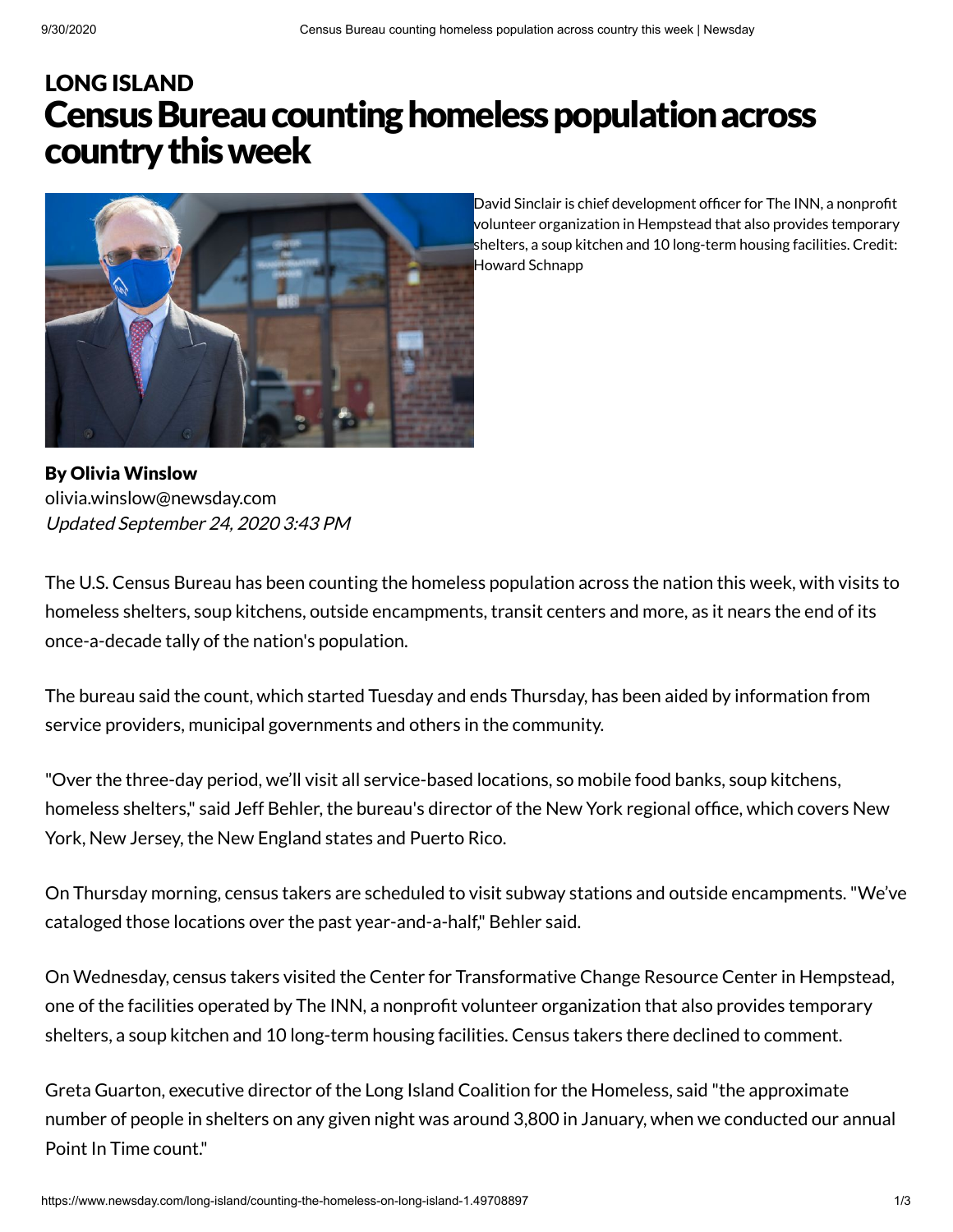She said the coalition has

provided census staff with information about where the "unsheltered" homeless can be found and even offered to

accompany census takers to

rebuffed. Behler explained

those places, but were

that because of privacy restrictions,"Only census

Guarton said the coalition doesn't operate shelters, but has been conducting outreach to the homeless population."We have been working with individuals living on the street and encouraging them to complete the census," she said.

## Sign up for The Classroom newsletter.

The pandemic has changed education on Long Island. Find out how.

Email address

Sign up

By clicking Sign up, you agree to our [privacy](https://www.newsday.com/privacy) policy.

workers can go out and do this count."

Guarton said she was skeptical of census takers' ability to persuade some people who aren't in shelters to cooperate with someone "going in with a clipboard. … I will say, generally speaking, there's a trust factor there." So, she said,"The coalition is making efforts … to ensure that unsheltered individuals with whom we are working with are completing the census."

Rebecca Sanin, president and chief executive of the Health and Welfare Council of Long Island, whose group is leading the Island's Complete Count census campaign, is worried as the count nears its Sept. 30 finish.

"It's sort of irrational to think there could be an accurate count of the homeless population in such a tight time frame," Sanin said.

Noting the impact the coronavirus pandemic has had on the Census Bureau's field work, overall, "I worry that any count is going to fail to account for what the region will need in the next 10 years," she said.

The census count affects the distribution of billions of dollars in federal aid to states.



By Olivia Winslow [olivia.winslow@newsday.com](mailto:olivia.winslow@newsday.com?subject=Census%20Bureau%20counting%20homeless%20population%20across%20country%20this%20week&body=The%20U.S.%20Census%20Bureau%20has%20been%20counting%20the%20homeless%20population%20across%20the%20nation%20this%20week,%20with%20visits%20to%20homeless%20shelters,%20soup%20kitchens,%20outside%20encampments,%20transit%20centers%20and%20more,%20as%20it%20near%0D%0Ahttps://www.newsday.com/long-island/counting-the-homeless-on-long-island-1.49708897)